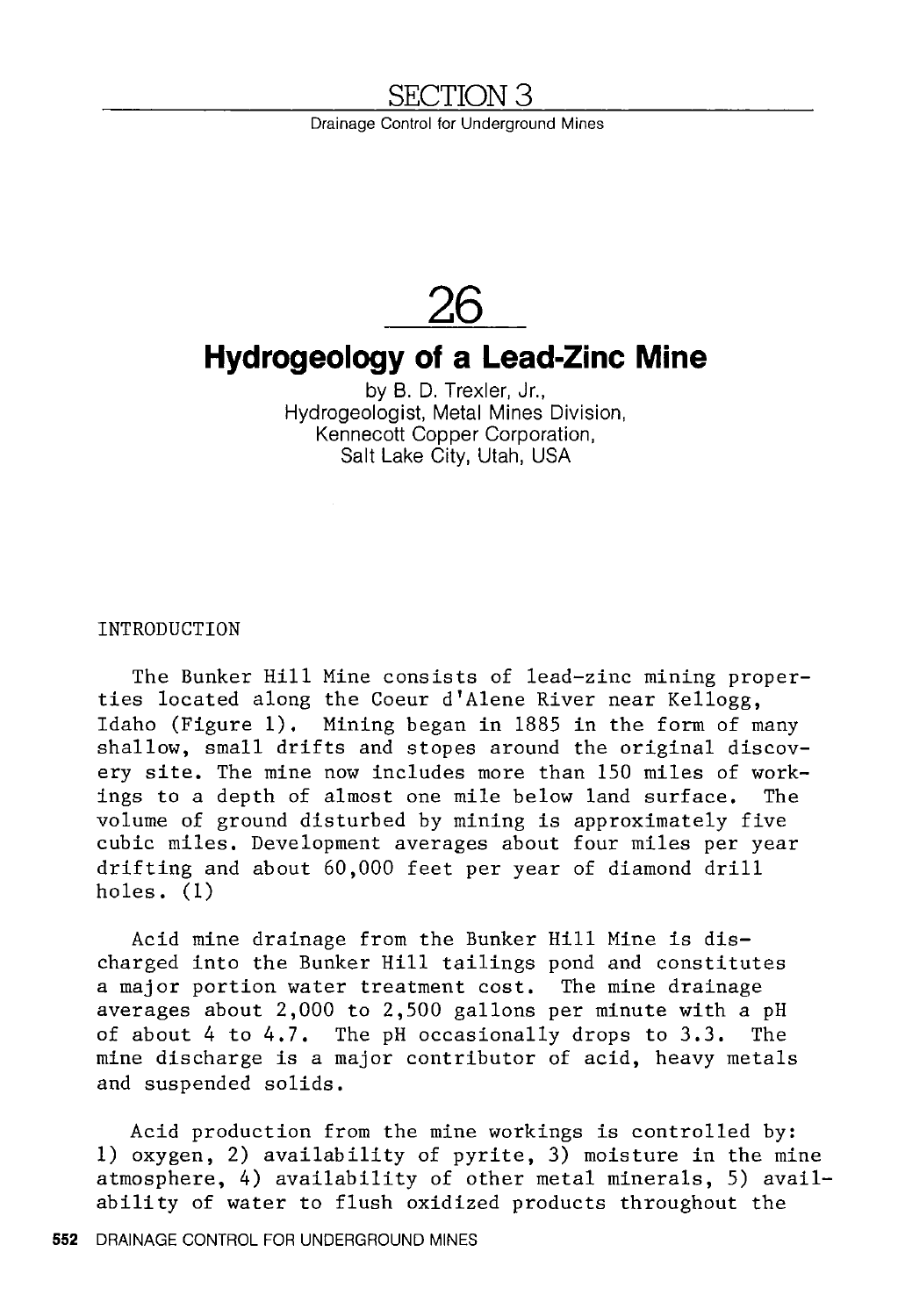

FIG. I MAP OF PART OF NORTHERN IDAHO AND ADJACENT AREAS SHOWING THE LOCATION OF THE BUNKER HILL MINE AND THE PAGE TAILINGS PILE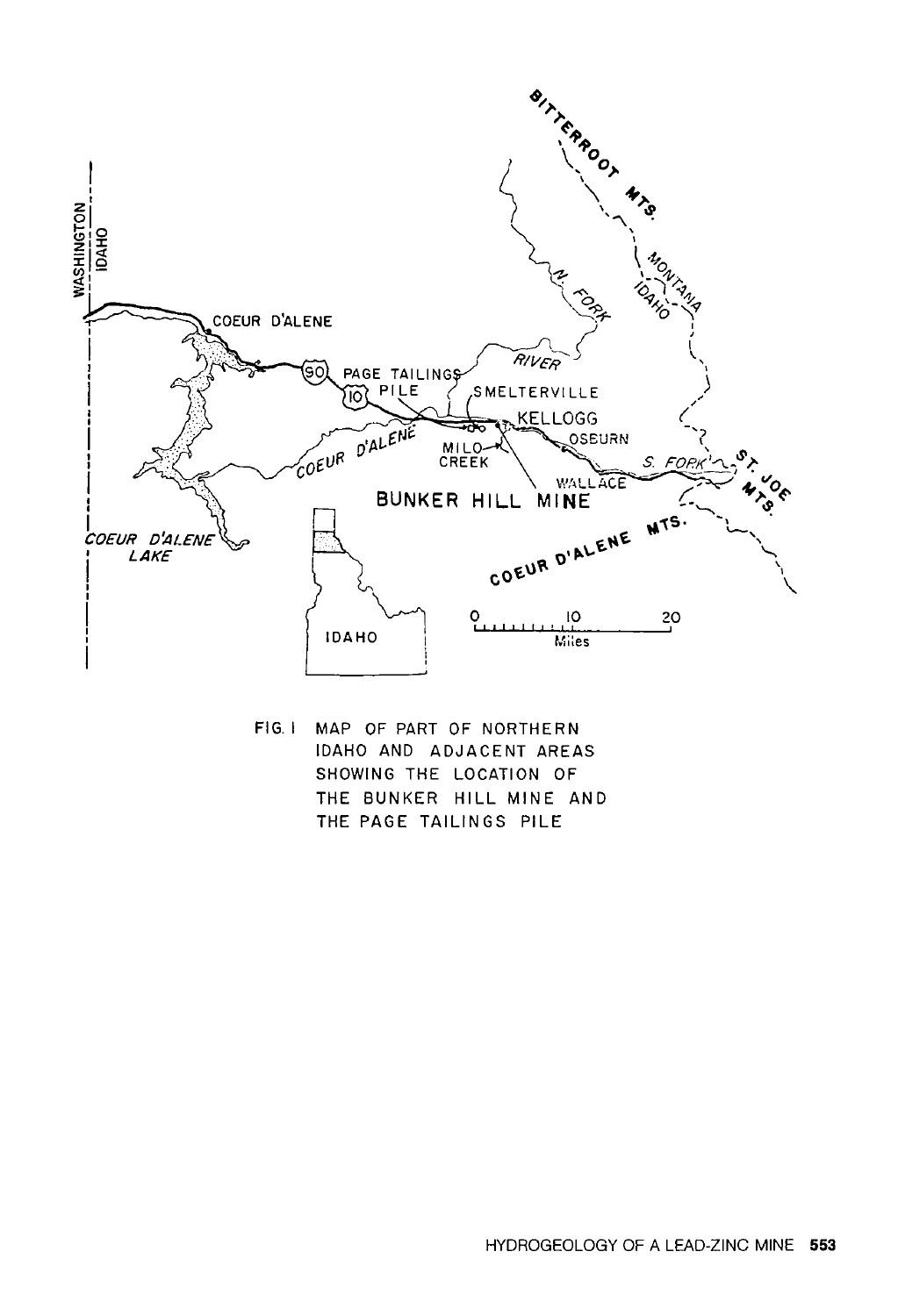mine, and 6) mine characteristics (2). The availability of water in the mine to flush the oxidized minerals is the major factor in the production of the acid discharge.

#### PREMINING HYDROGEOLOGY

Milo Creek and Deadwood Creek are perennial streams which drain the majority of the surface area over the mine. All of the initial workings are located in the two drainages. Land use in the two drainages is limited primarily to mining activities. The Silverhorn Ski Area is located in the upper<br>part of the Milo Creek drainage basin. The tall peaks part of the Milo Creek drainage basin. (+6,100 feet) and surrounding slopes receive most of their precipitation in the form of snowfall. The average snowwater equivalent on April 1 is 33.5 inches as measured by the U. S. Department of Agriculture, Snow Survey Section (1958-1977 period of records).

The vegetation in the drainage is mostly conifers with strands of fir, pine, and larch in the higher elevations. Some deciduous trees are present in the lower elevations along the creeks. Much of the forest in the lower elevations was cut for mine timbers, lost in forest fires, or the new growth retarded by smelter fumes. The lack of vegetation and the steep slopes create quick runoff responses to rainfall and snowmelt.

The basins are underlain by crystalline rock of the Belt Series which have extremely low primary hydraulic conductivity. Ground water is limited to alluvium in the stream channels, the thin soil and rock cover of the slopes, and the fractures in the basement material. The stream channels are narrow, and alluvium is generally less than ten feet thick.

MINE HYDROGEOLOGY

#### Available Water in the Mine

The occurrence and movement of water in the Bunker Hill mine are controlled by five mechanisms. These mechanisms are: 1) natural ground-water flow and seepage, 2) faults and shear zones, 3) diamond drill holes, 4) mam-made openings (drifts, stopes, shafts, raises), and 5) water injected into the mine as potable water and sand-fill water. The average yearly total flow discharged from these mechanisms is 3,600 acre-feet.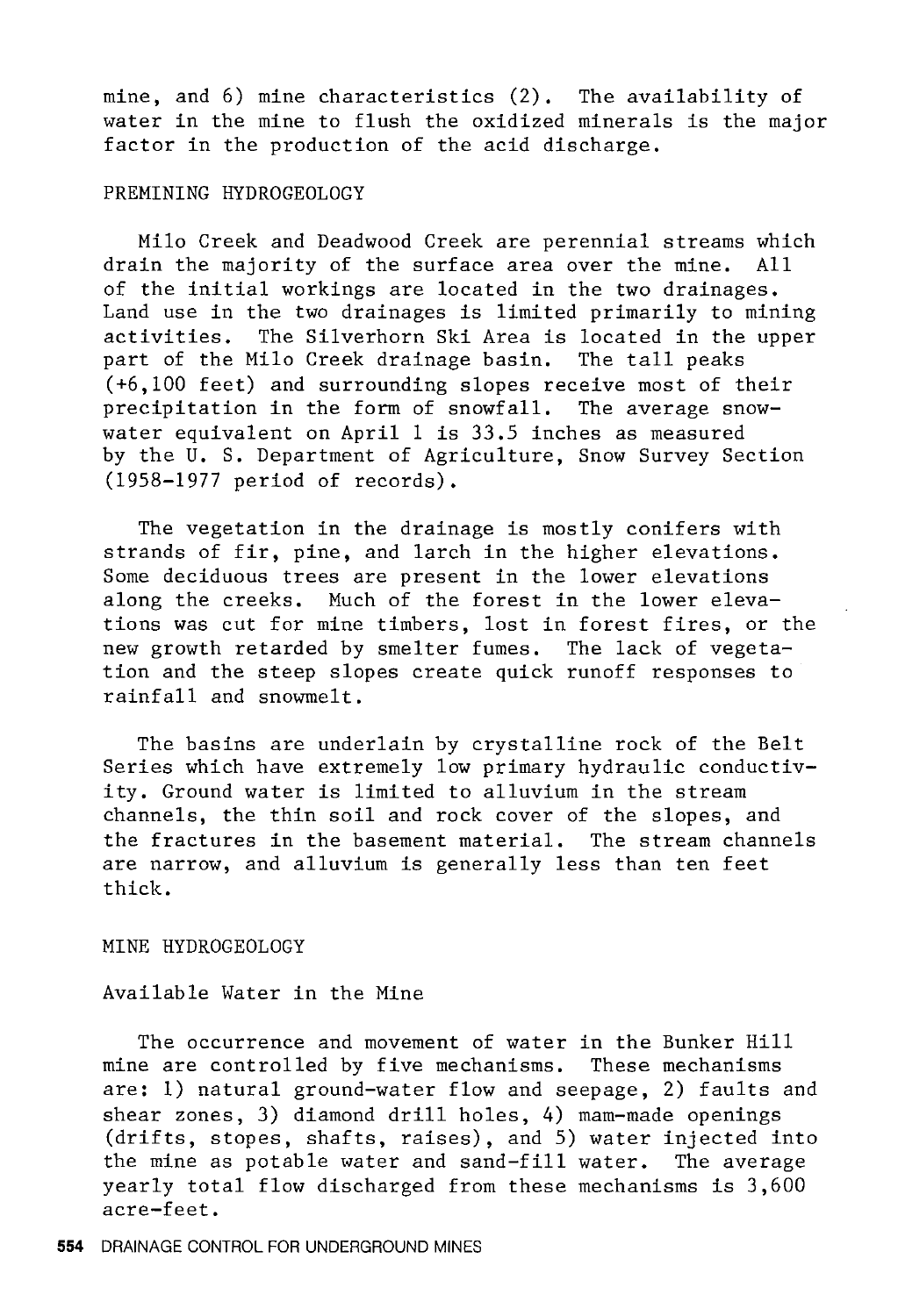#### Natural Ground-Water Flow

One source of available water is from ground-water seepage<br>cough country rocks and from natural fracture systems. The through country rocks and from natural fracture systems. county rock is relatively impermeable quartzites and siltiteargillites having extremely low primary hydraulic conductivity except where faulted or fractured.

The primary source of ground water is from the natural fracture systems intersected by drill holes and workings. A survey of approximately 2,340 drill holes and accessible drifts showed 115 drill holes and two drifts flowing 400- 500 gallons per minute. Many other drill holes were capped and valved for use in drilling. A crude estimate of the volume of ground water from these valved holes actually used in drilling was calculated. Approximately seven diamond drill rigs using 15 gallons per minute and 55 production drills using 2 gallons per minute are in use during any given year (actual drilling time approximately five hours per day for 220 days per year).

Combining both the free flowing drill holes and the drill water used gives a volume of about 690 acre-feet per year. These values should be considered minimum potential groundwater flow values.

#### Sand-Fill Water

The sand fill is another mine activity that furnishes water to the mine. Approximately 6.9 acre-feet of water per week is used to transport the sand fill from the mill to the sand tanks. Approximately 1.3 acre-feet of water per week is used in transporting the sand from the sand tanks to the stopes. Estimates of actual sand fill placed and transport water used from 1961 to 1977 are presented in Table I. It can be seen that sand fill is increasing yearly with a resulting increase in transport water.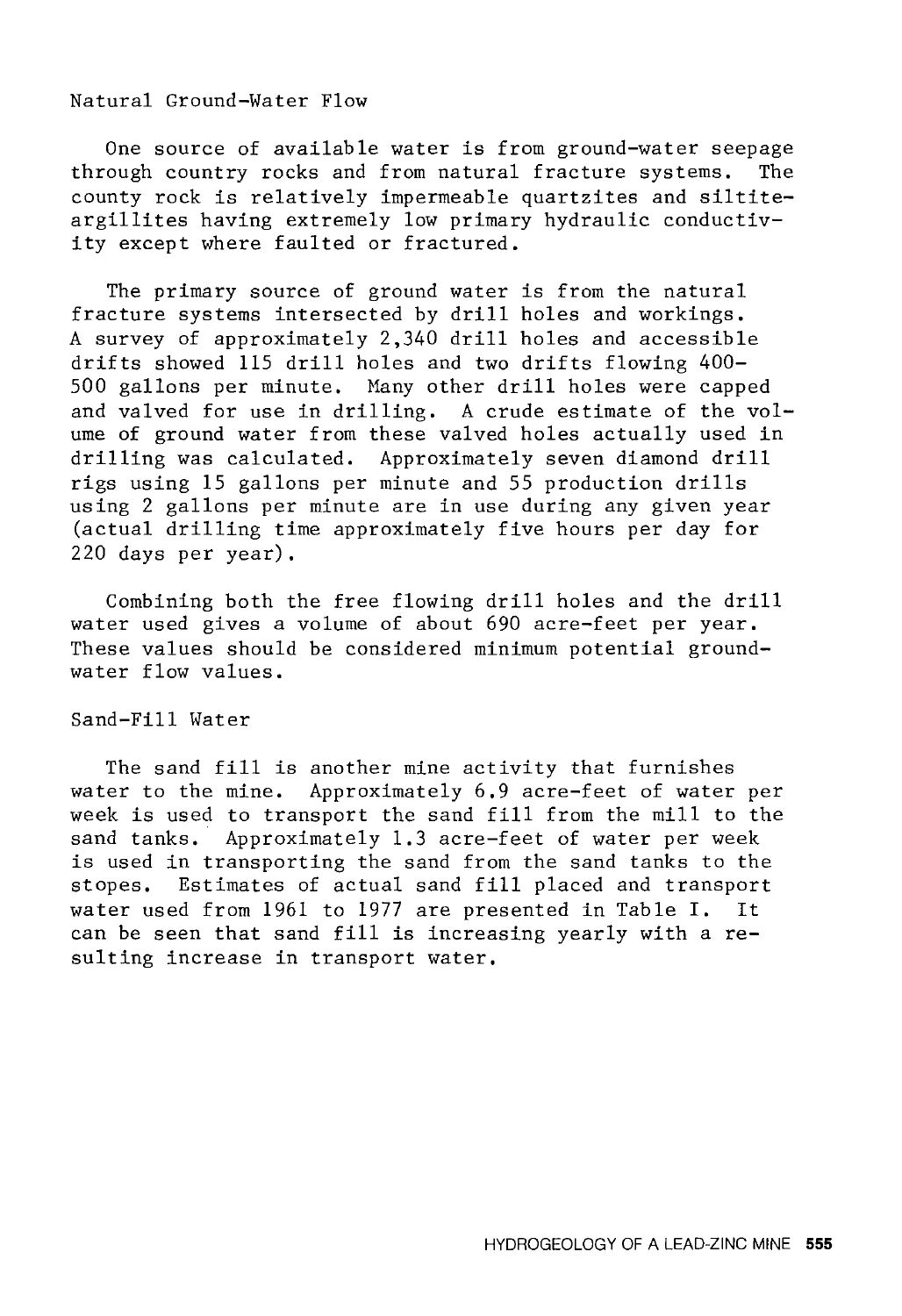#### TABLE I

| Year      | Sand<br>(tons/year) | Transport Water<br>(acre-feet/year) |
|-----------|---------------------|-------------------------------------|
| 1961-1962 | 100,000             | 160                                 |
| 1969      | 188,000             | 300                                 |
| 1970      | 179,000             | 290                                 |
| 1971      | 188,000             | 300                                 |
| 1972      | 214,000             | 340                                 |
| 1973      | 223,000             | 360                                 |
| 1974      | 272,000             | 390                                 |
| 1977      | 296,000             | 430                                 |

#### Sand and Transport Water Used in the Bunker Hill Mine Sand Backfilling

#### Other Mechanisms of Water

The sand-fill water volume (430 acre-feet) and the drill water volume (690 acre-feet) add to approximately 1120 acrefeet and account for approximately 30 percent of the total mine drainage discharged through the Kellogg tunnel. This volume of water represents water needed in the mining (sand fill and drilling water) and ground-water flow. Said volume of water is not available for reduction until active mining ceases. The other 70 percent of the Kellogg tunnel discharge can be reduced or eliminated during active mining by eliminating surface recharge.

#### MINING FEATURES RELATED TO WATER MOVEMENT

Proximity of Mining to the Surface

After the mining began in 1885, the equilibrium of the ground-water system in the mine area was disturbed. Often the stopes were worked to the surface, some even into creek beds. This caused increased recharge through stopes and increased discharge from the portals. The Milo Creek area and the Deadwood Creek area are examples of such a disturbance (Figure 2).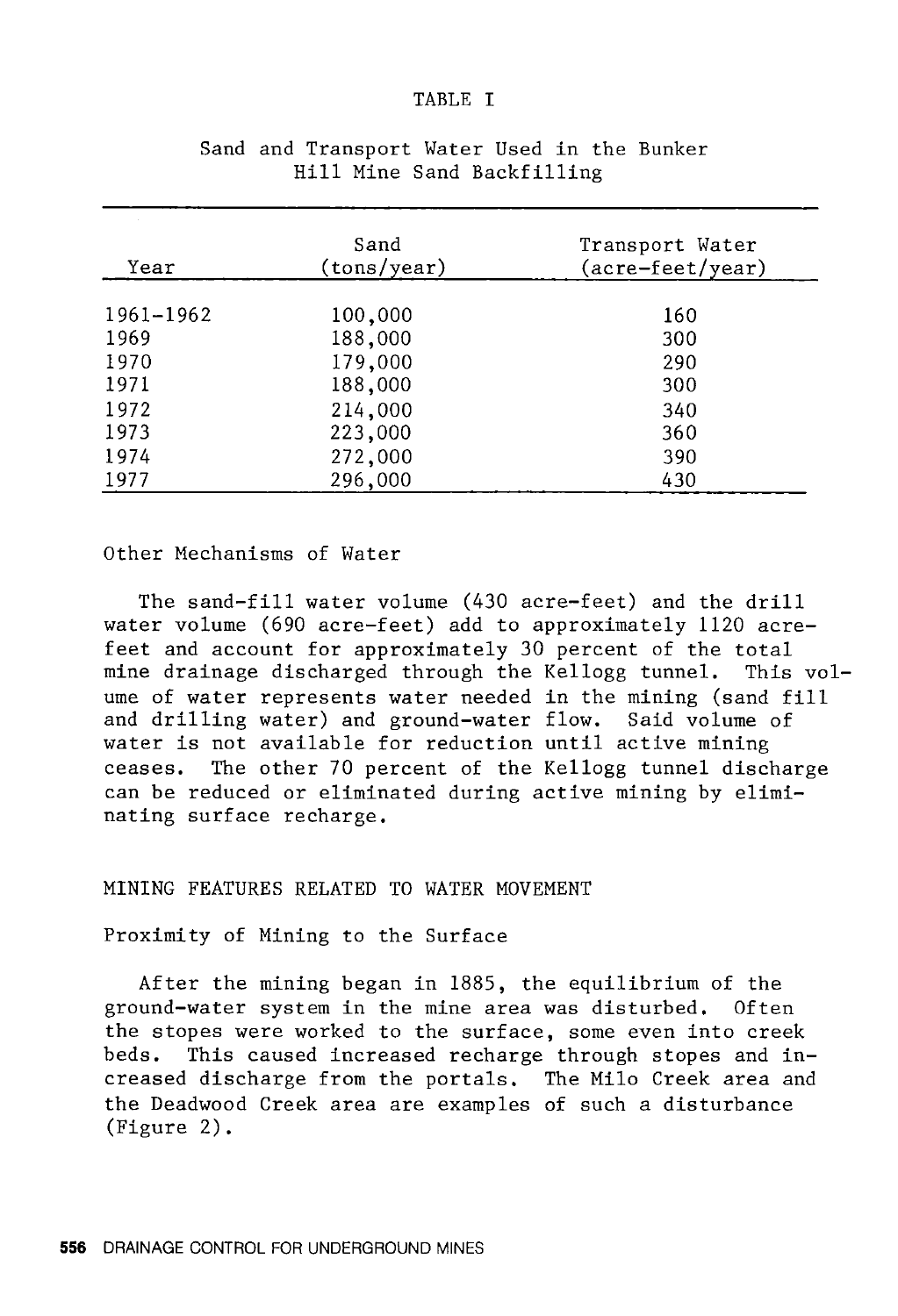

CREEK MILO AND THE AREAS. LOCATION OF BUNKER HILL MINE PROBLEM AND DEADWOOD CREEK Figure 2.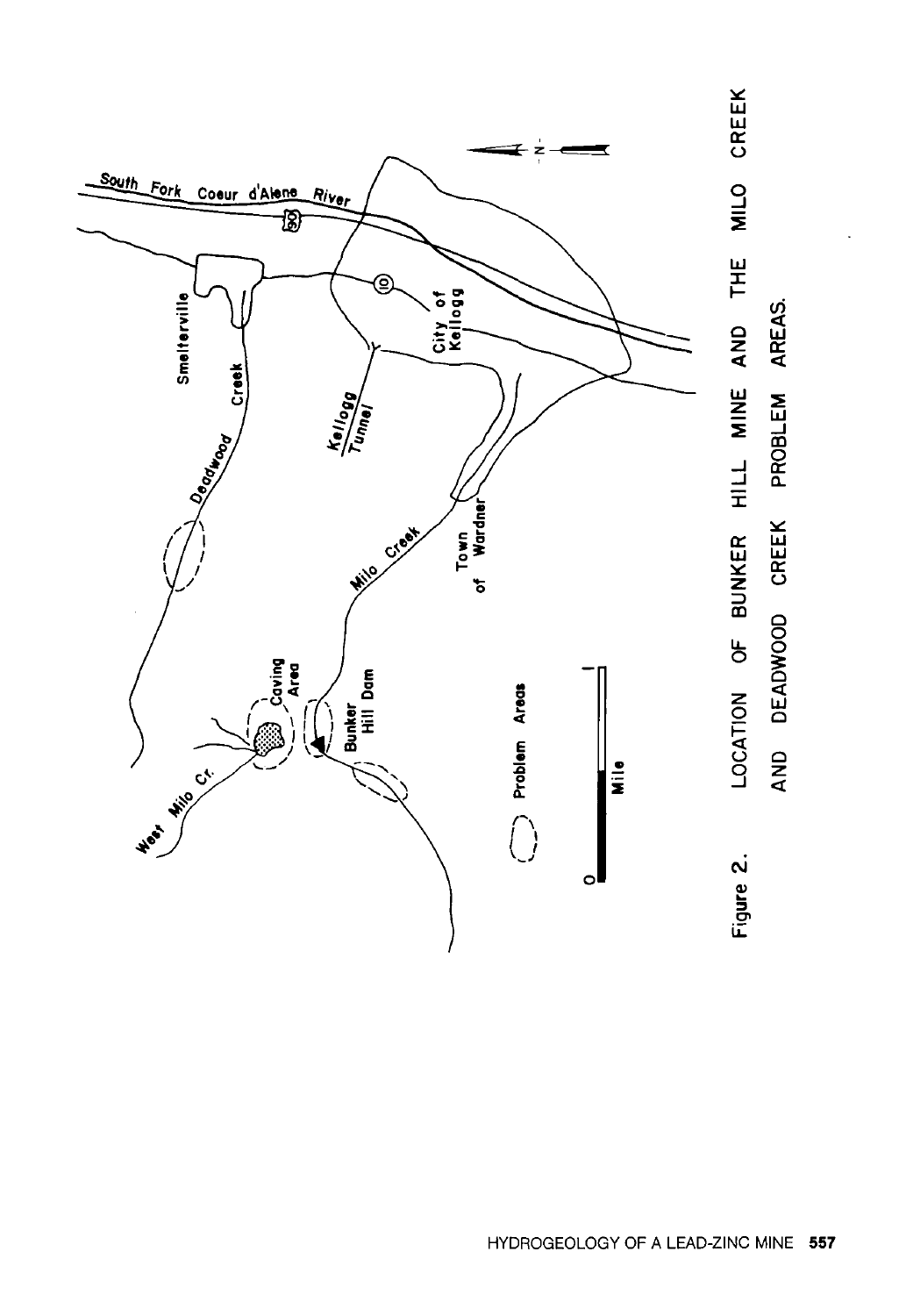As the mining activity extended downward from the upper levels, a vertical zone of high permeability was developed. The porosity is secondary, formed from multi-level stopes and other interconnections. As the water drains down the man-made openings, some of it moves through stopes containing ore and waste fill rich in pyrite. The water becomes acidic as it passes over the waste. The upper levels of the Bunker Hill Mine shown in Figure 3 constitutes a typical example of this vertical zone of high permeability.

Block caving, used in the upper levels of the mine, forms another vertical zone of high permeability. The surface depression caused by the subsidence brought about by the caving creates a major surface recharge site. This surface feature channels three small intermittent tributary valleys of Milo Creek directly into the caved area where the water freely moves on down through the old workings.

#### Hydrograph Similarity Between Mine and Surface Flows

It was noted that certain areas in the mine discharge water only during periods which correspond to high surface flows. Hydrographs from the Kellogg Tunnel (the main drainage path from the mine), the Cherry Ditch (drainage into the Kellogg Tunnel from the levels of the mine above level 9), and a surface stream are presented in Figure 4. The hydrograph of Milo Creek is shown in Figure 4 for the water year from October 1972, to September 1973. The difference of water volume between the Kellogg Tunnel and Cherry Ditch hydrographs is the water pumped from levels 10 and below and the sand-fill tank overflow.

A similarity exists between the hydrographs from the Kellogg Tunnel, Cherry Ditch and Milo Creek. The high flows in the mine correspond to high flows in the surface streams resulting from snowmelt; little lag time is noted. Daily discharge measurements show a lag time between 12 to 24 hours. The similiarity of the hydrographs implies a rather direct connection of the mine to the surface.

A similar pattern exists between the hydrographs of the pumping levels of the mine when compared to Milo Creek (Figure 5). Sharp distinctive peaks are seen on each pumping level. The lower the pumping level from the 20 level, the less sharp the similarities between surface and mine flows. This implies less direct interconnection of the lower levels to the surface. However, there is sufficient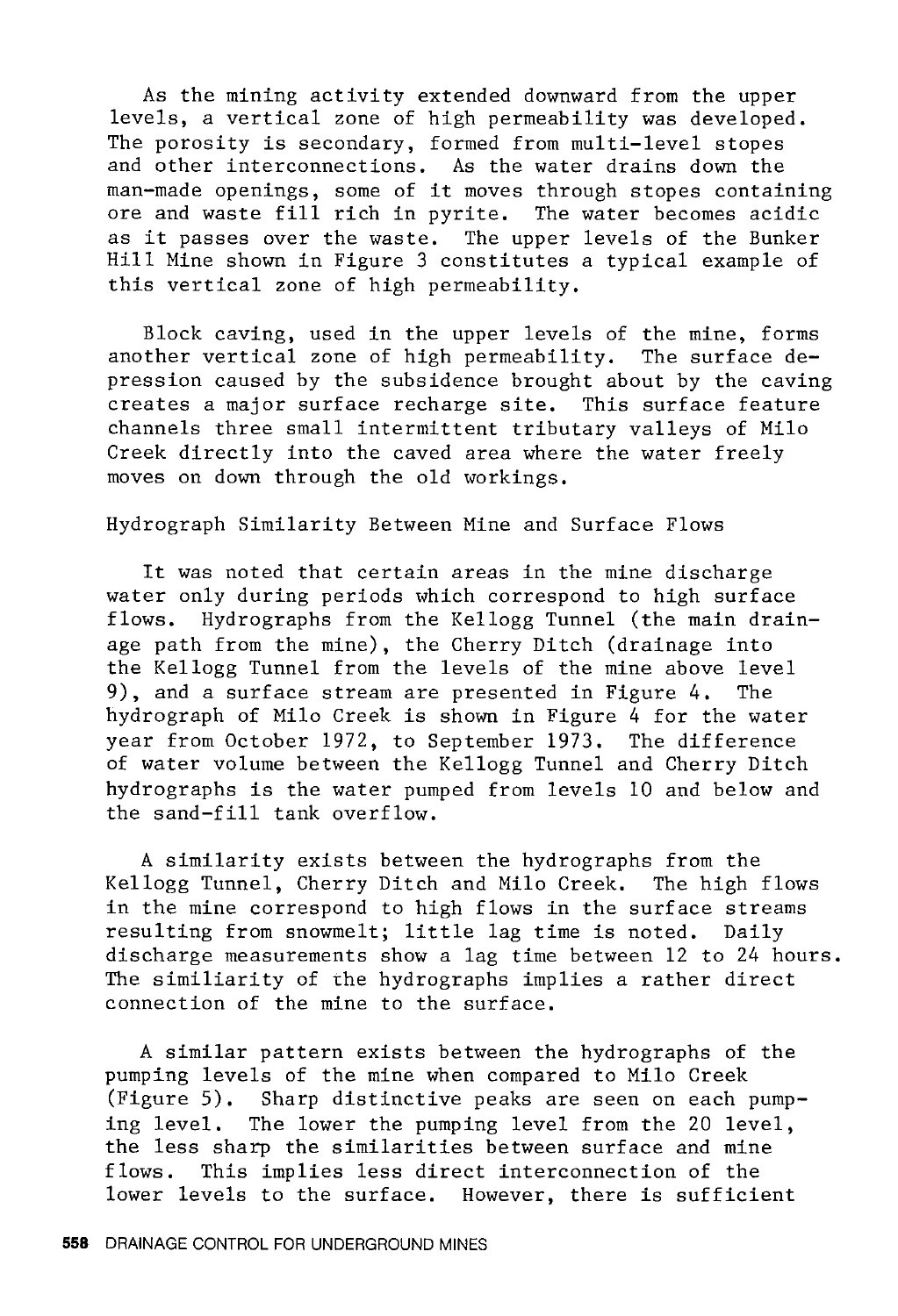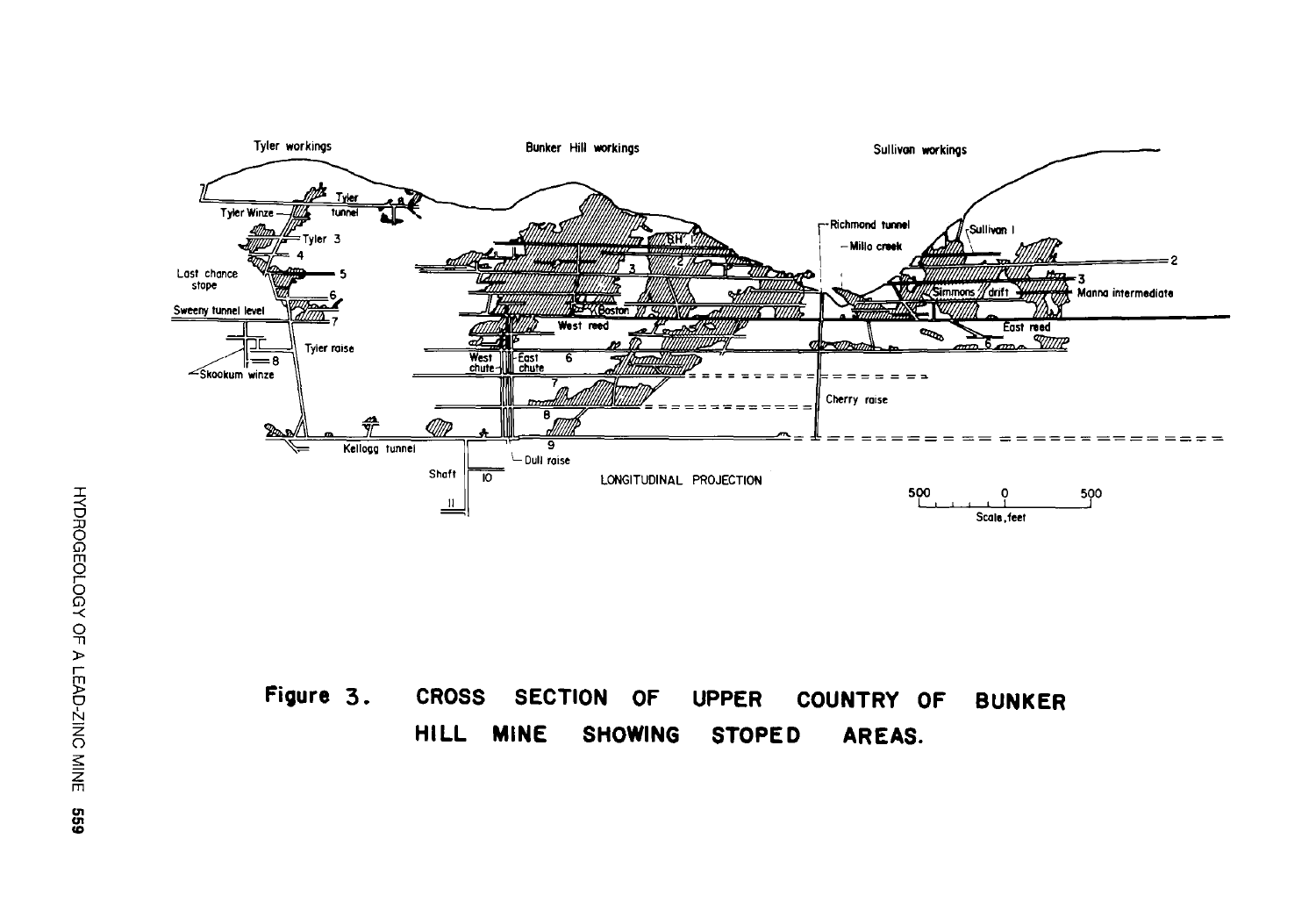

Figure 4. **DISCHARGE MILO MEAN MONTHLY OF** CREEK **AND MINE** DRAINAGE.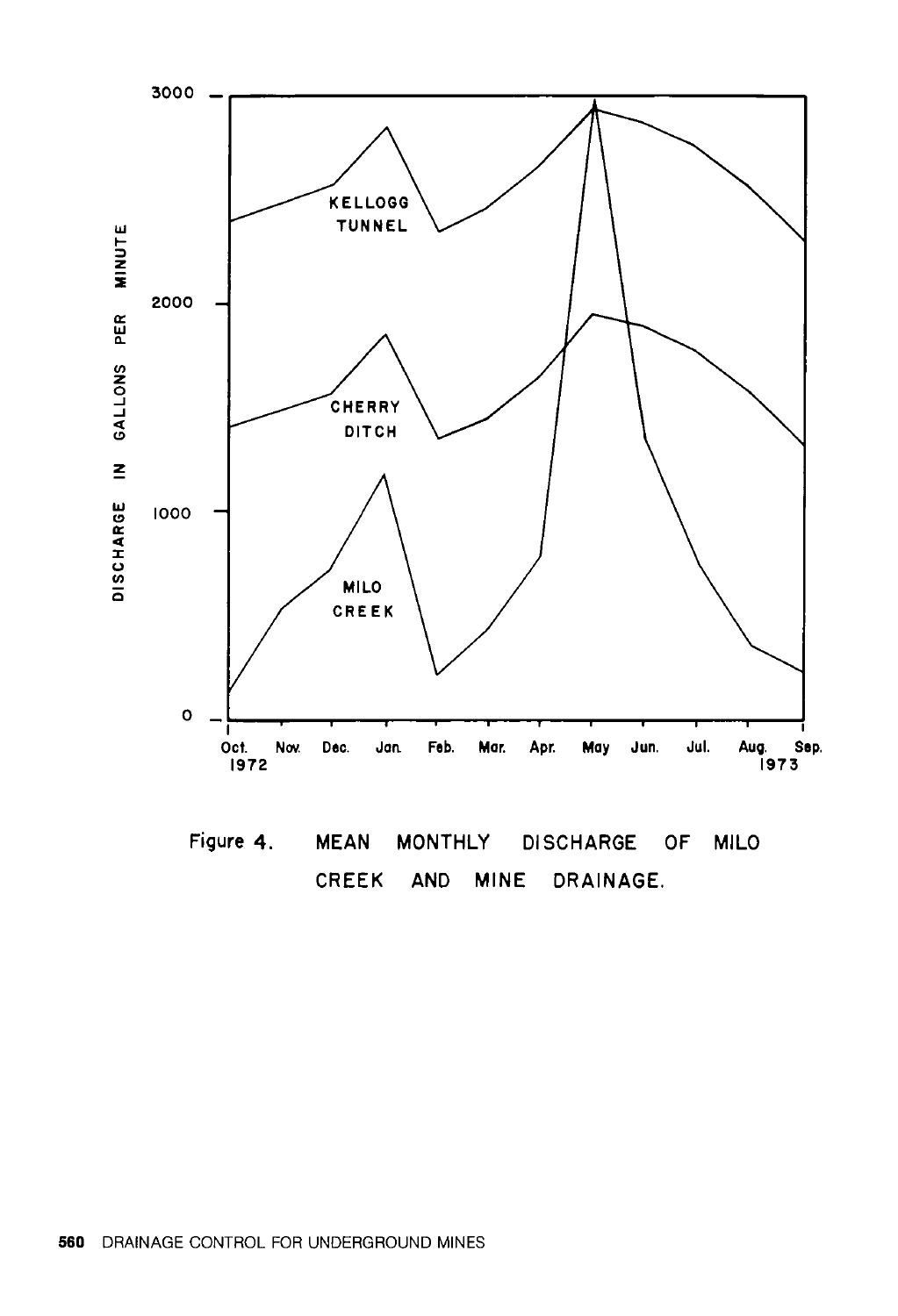

Figure 5. **HYDROGRAPHS MEAN MONTHLY** OF . PUMP FLOWS FOR THE PERIOD 1972-73 FOR THE **BUNKER** MINE, PUMP FLOW **VALUES DERIVED HILL** FROM POWER CONSUMPTION VALUES. LEVEL PUMPS ARE INTER-(27 AND 25 MEDIATE LIFT STATIONS)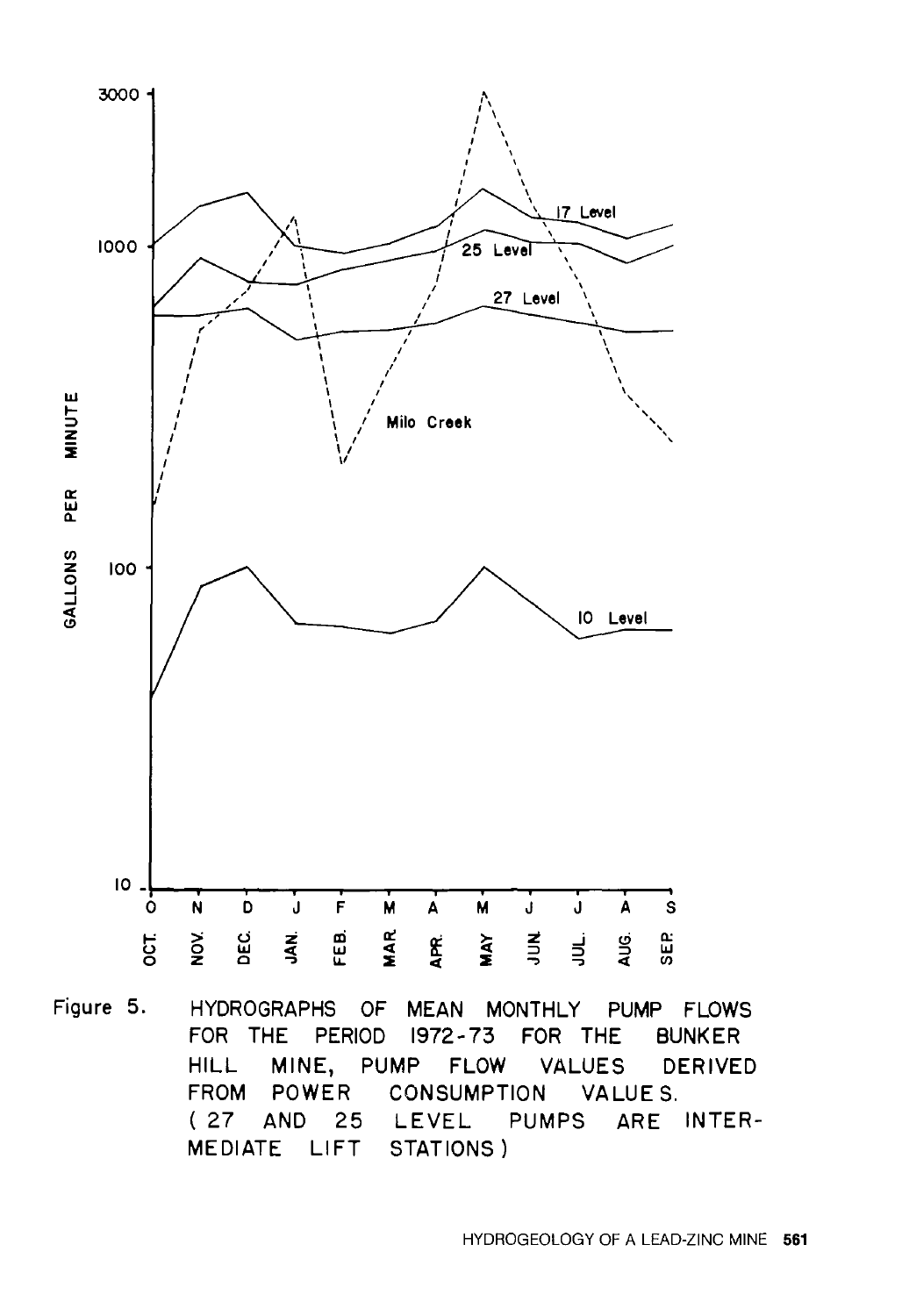interconnection to warrant an investigation to stop or direct this water higher in the mine to save on pumping cost.

Recharge Potential in the Milo Creek Basin

Many of the old workings on the upper levels of the Bunker Hill Mine are located in the Milo Creek drainage. Much of the recharge to the mine occurs in this area. Most of the precipitation in the upper parts of the drainage is in the form of snow which generally remains well into the spring. The average snowwater equivalent on April 1 is 33.5 inches. The surface area above the potential recharge areas consists of 2,200 acres. This gives a potential runoff (assuming that runoff is 50 percent of total water) of 3,070 acre-feet.

Small Hopes Drift Dye tracer tests were conducted to determine any potential hydrologic interconnection of surface water with underground workings. The procedure was to collect background samples from selected sites, the Reed Tunnel and the Small Hopes drift. The Reed Tunnel is the major drainage path of water from the 5 level, especially the east 5 level and stopes paralleling Milo Creek. The Small Hopes drift is on the 4 level of the mine and drains into the east 5 level. Rhodarnine WT dye was injected in Milo Creek for two 5-minute intervals. Samples were periodically collected from the Reed Tunnel and the Small Hopes drift. The results of the trials, shown in Table II, show that seepage loss does occur from Milo Creek from the reach investigated and that recharge does occur to the mine workings. The lag time was less than one hour. The interconnection is thus very direct. Hydrograph records from the Small Hopes drift show a pattern similar to the Milo Creek hydrograph at the Bunker Hill dam.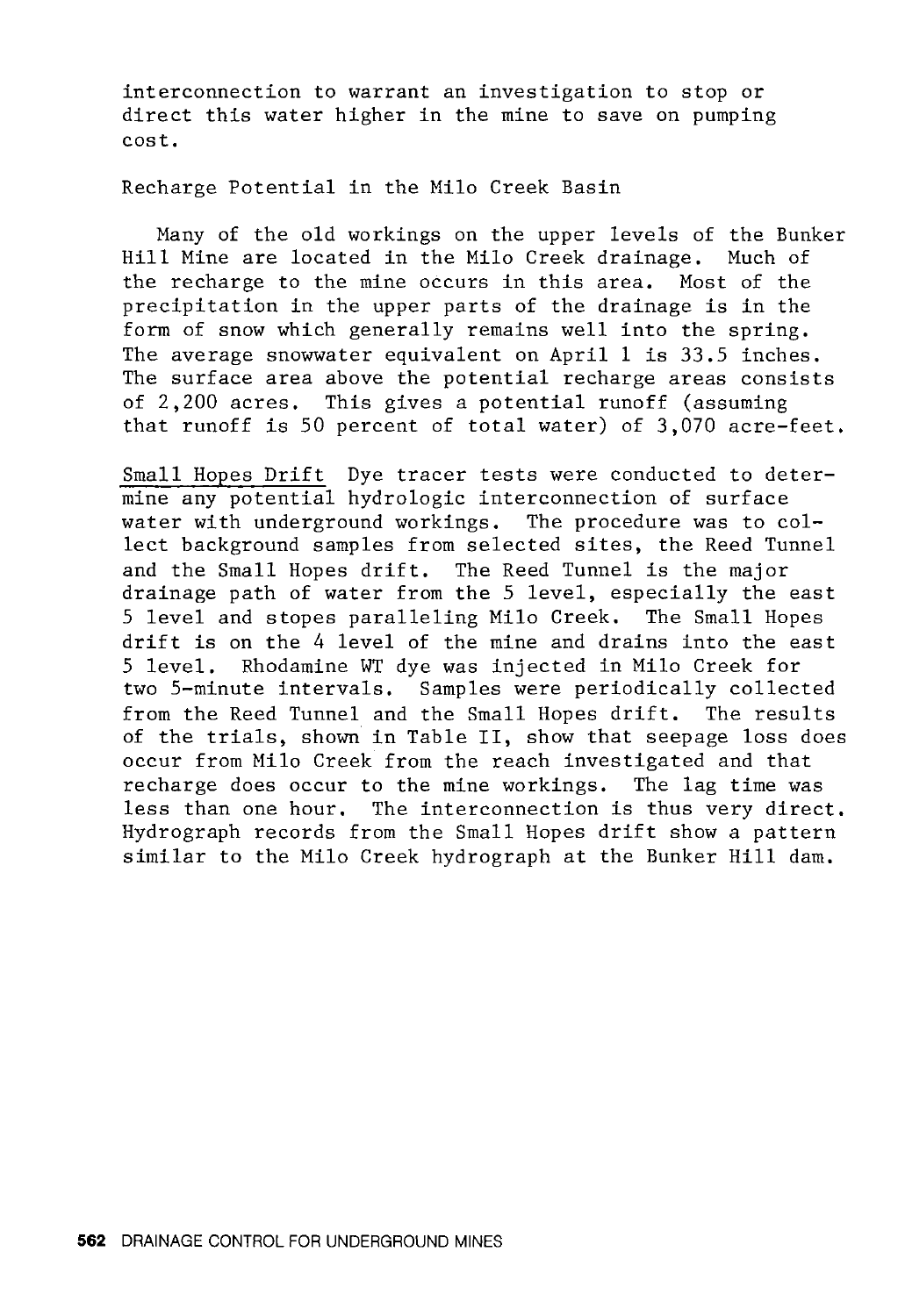| Time                            | Small Hopes                            | Reed Tunnel |
|---------------------------------|----------------------------------------|-------------|
| Background count<br>$8:25$ a.m. | 0.0096<br>Dye injected into Milo Creek | 0.044       |
| $8:25$ a.m.                     | 0.0096                                 | 0.044       |
| $8:40$ a.m.                     | 0,0220                                 | 0.110       |
| 9:10 a.m.                       | 0.0132                                 | 0.175       |
| $9:25$ a.m.                     | Dye injected into Milo Creek           |             |
| $9:25$ a.m.                     | 0.0096                                 | 0.044       |
| 9:45 a.m.                       | 0.0230                                 | 0.078       |
| 10:10 a.m.                      | 0.0106                                 | 0.230       |

Fluorescent Tracer Analysis for the Recharge Potential of Milo Creek to the Underground Workings

Milo Creek Dye dilution measurements of the streamflow were conducted upstream from the Bunker Hill dam. The purpose of the dye dilution measurements of the stream was to detect stream losses that could be correlated with recharge to the mine.

Milo Creek was then divided into sections for a distance of a few thousand feet above the Bunker Hill dam for the investigation of stream loss. This reach of the creek was selected because the Cate Fault is known to strike approximately parallel to Milo Creek in this area. The Cate Fault is associated with most of the water being discharged from the natural fracture system underground.

The first trial was to determine the amount of seepage through the Bunker Hill reservoir. The difference between upstream and downstream measured rates show a loss of about 60 gallons per minute. The seepage loss was caused by the removal of a fine silt-sediment cover by the mining company in an attempt to gain more storage behind the dam. The removal of the fine sediments allowed water movement through the reservoir bottom and down through the Small Hopes drift and the Reed Tunnel. As the fine sediment cover is being redoposited, the seepage volumes into the workings have slowly declined.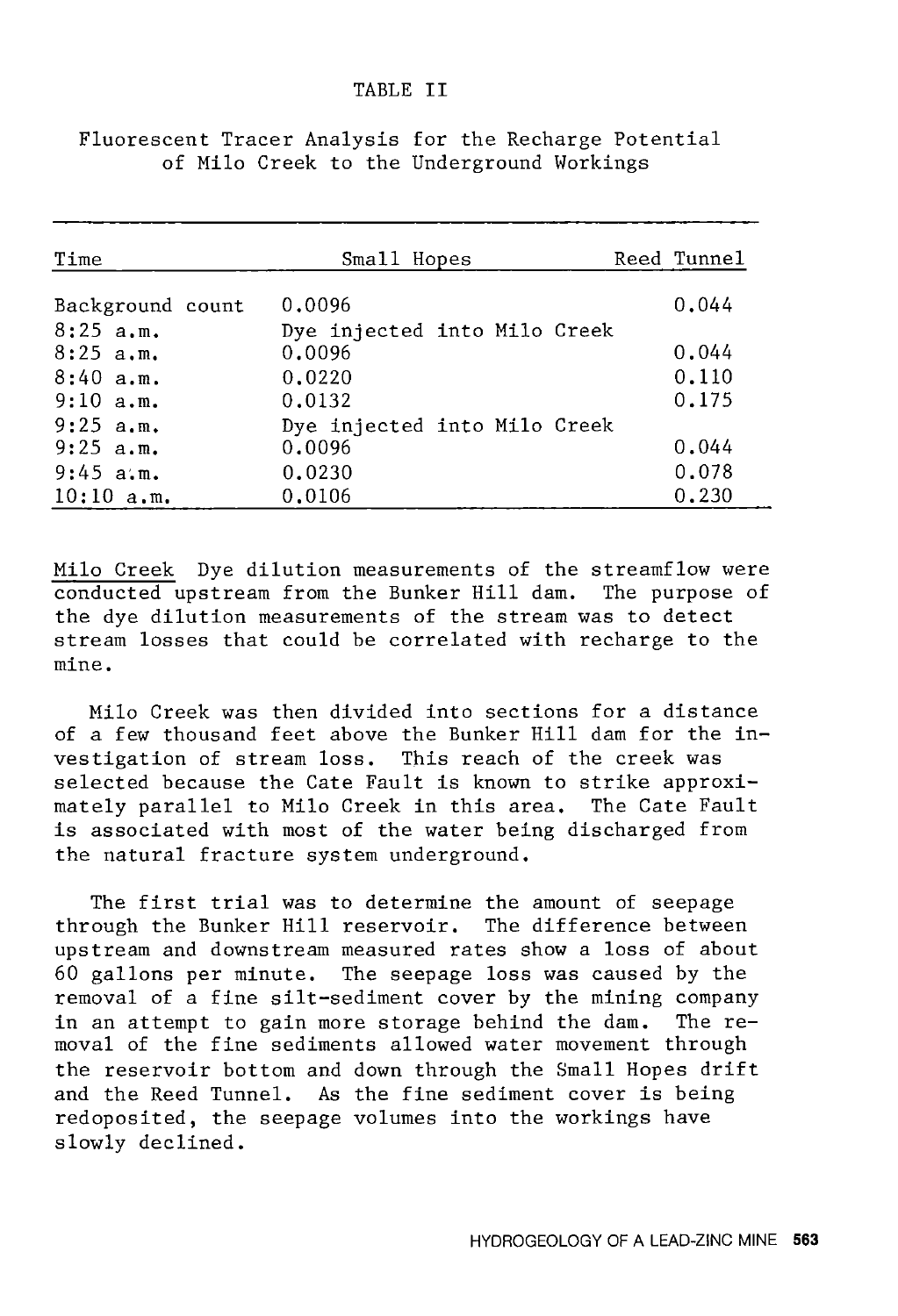Other discharge measurements were made in Milo Creek above the dam for several thousand feet. A reach of stream beginning approximately 1,000 feet from the reservoir and continuing for about 1,000 feet showed statistically significant losses. The losses are shown in Table III along with the volume of water flowing in the stream at the time of measurement. The higher losses are due to greater mean flow in the stream. At high flow, the creek spreads out five to ten times the normal width. The recharge potential may be increased because of the larger surface area of the stream and the greater head. The low loss occurred when the stream was confined to its smallest stream bottom areas.

#### TABLE III

| Time Period   | Loss, in gpm | Stream Flow, in gpm |
|---------------|--------------|---------------------|
| $10 - 5 - 73$ | 450          | 1530                |
| $17 - 5 - 73$ | 1470         | 4810                |
| $11 - 7 - 73$ | 1390         | 2150                |
| $23 - 7 - 73$ | 560          | 740                 |

Losses from Milo Creek Above the Bunker Hill Dam

The significant aspect of the recharge from the Milo Creek area is the volume of water entering the mine. This water is not believed to recharge any major acid-producing areas in the mine. The recharge water dilutes the poorer quality water in the underground workings. The additional water from Milo Creek water contributes to several problems. These problems are: 1) additional water to pump or drain, 2) additional water volume to treat, 3) "wet" working environment, and 4) potential water to flush any acid-producing area that might become exposed in the future.

Guy Caving Area A second area of recharge to the mine is located in the West Milo Creek drainage (Figure 2). Recharge occurs through a surface depression formed from block caving. Caving mining methods were initiated on the 4, 5, and 6 levels of the mine in the late 1940's. Once caving is started, it continues until it reaches a stable condition. In the West Milo Creek basin, the caving has extended to land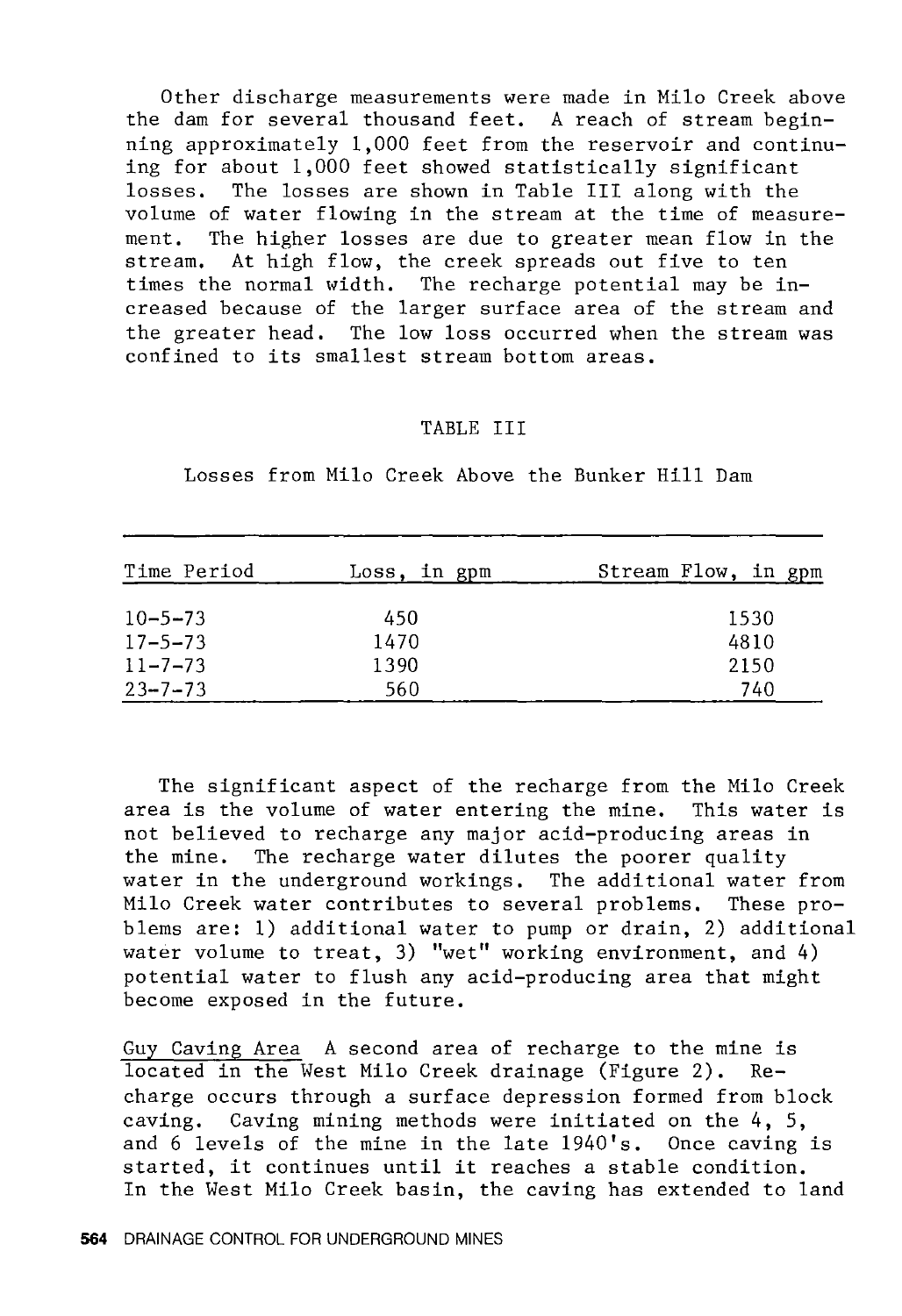surface leaving a crater about 200-300 feet across and 40 feet deep. The movement initated by caving is continuing<br>in the area. The caving feature is very important with re The caving feature is very important with respect to recharge to the mine as it provides a highly permeable vertical connection between 4, 5, and 6 levels of the mine and the surface. Warm moist air rises as a vapor cloud from the caving area through portions of this highly permeable, vertical zone during the winter. The source of the vapor cloud is the exhaust ventilation from the deeper mine areas. The presence of the vapor cloud confirms that this highly permeable zone is connected with the lower mine workings.

The caving area is located at the intersection of three small valleys, all tributaries of Milo Creek. Much of the runoff from this area is funneled into the depression formed by caving. No signs of surface outflow from the depression are present. The potential surface runoff to this area is significant. The average water content of the snowpack at the head of the valley is 33.5 inches as measured on April 1. The snowpack covers approximately 230 acres in the drainage. A total of about 300 acre-feet of potential runoff (using runoff as 50 percent total water) is thus available for recharge to the caving area.

The mining company attempted to divert surface flows from the caving area through use of several dams and raises connected to the Phil Sheridan adit (Figure 6). The Phil Sheridan adit is located about 300 feet north of the caving area. The elevation of this level is approximately the same as the upper part of the caving area. There are two drifts which join near the portal. The left drift follows a path around the caving area and connects with two raises which were driven to the surface to collect and divert surface water from the caving area. These raises are located in the bottom of small draws to intercept surface runoff above the caving area.

A sharp-crested, V-notch weir and a continuous recorder were installed in the West Milo Creek drainage to obtain an estimate of the potential flow into the caving area. The weir becomes operational at about the same time that snowmelt begins in the upper part of the drainage. The hydrographs show a steady rise in flow because of increased snowmelt during the period. The water discharging over the West Milo weir is lost to ground water about 3,000 feet downstream from the weir.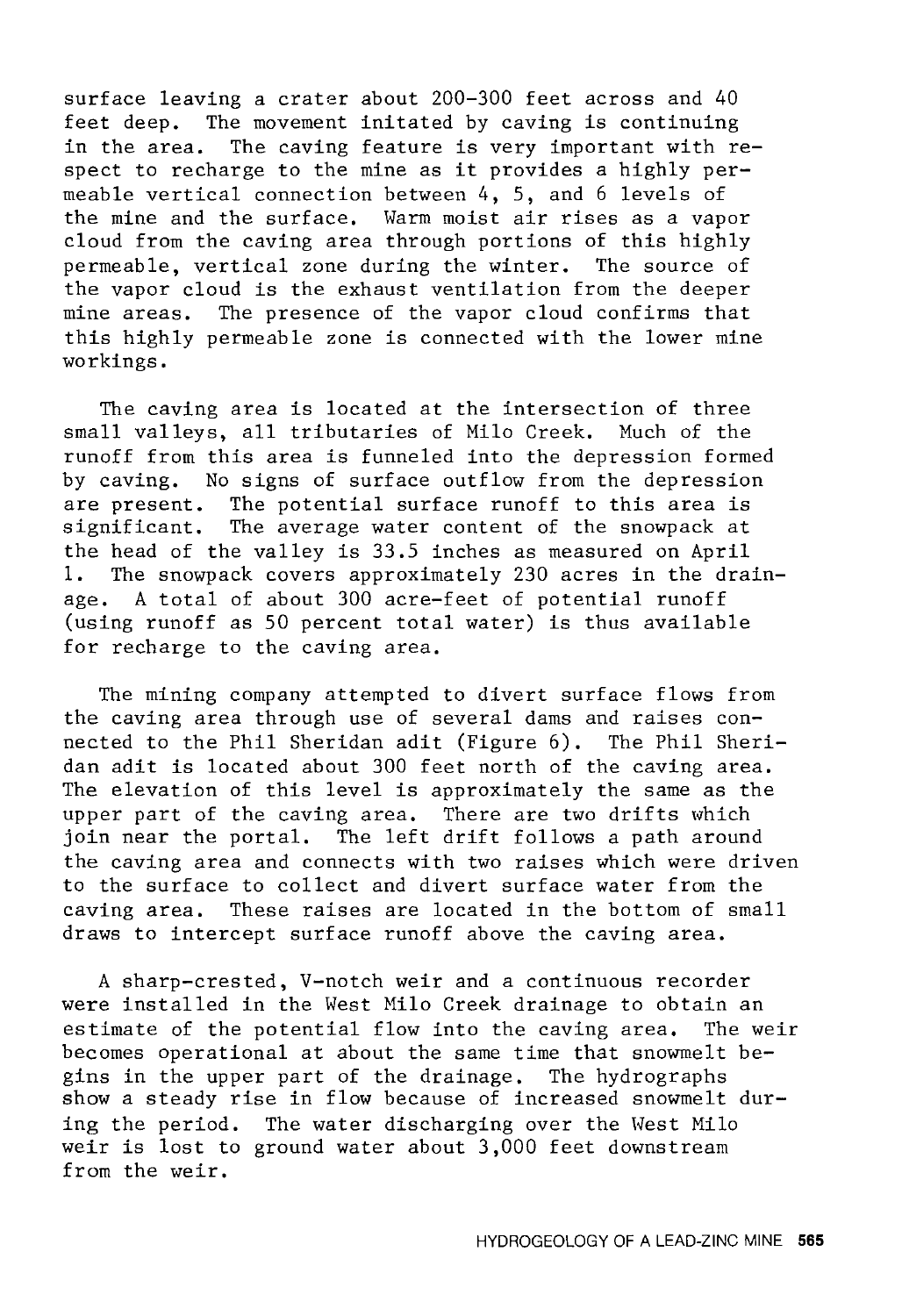

FIG. 6. (a) MAP VIEW OF GUY CAVING AREA AND PHIL SHERIDAN ADIT. (b) CROSS-SECTION SHOWING PROPOSED NEW RAISE.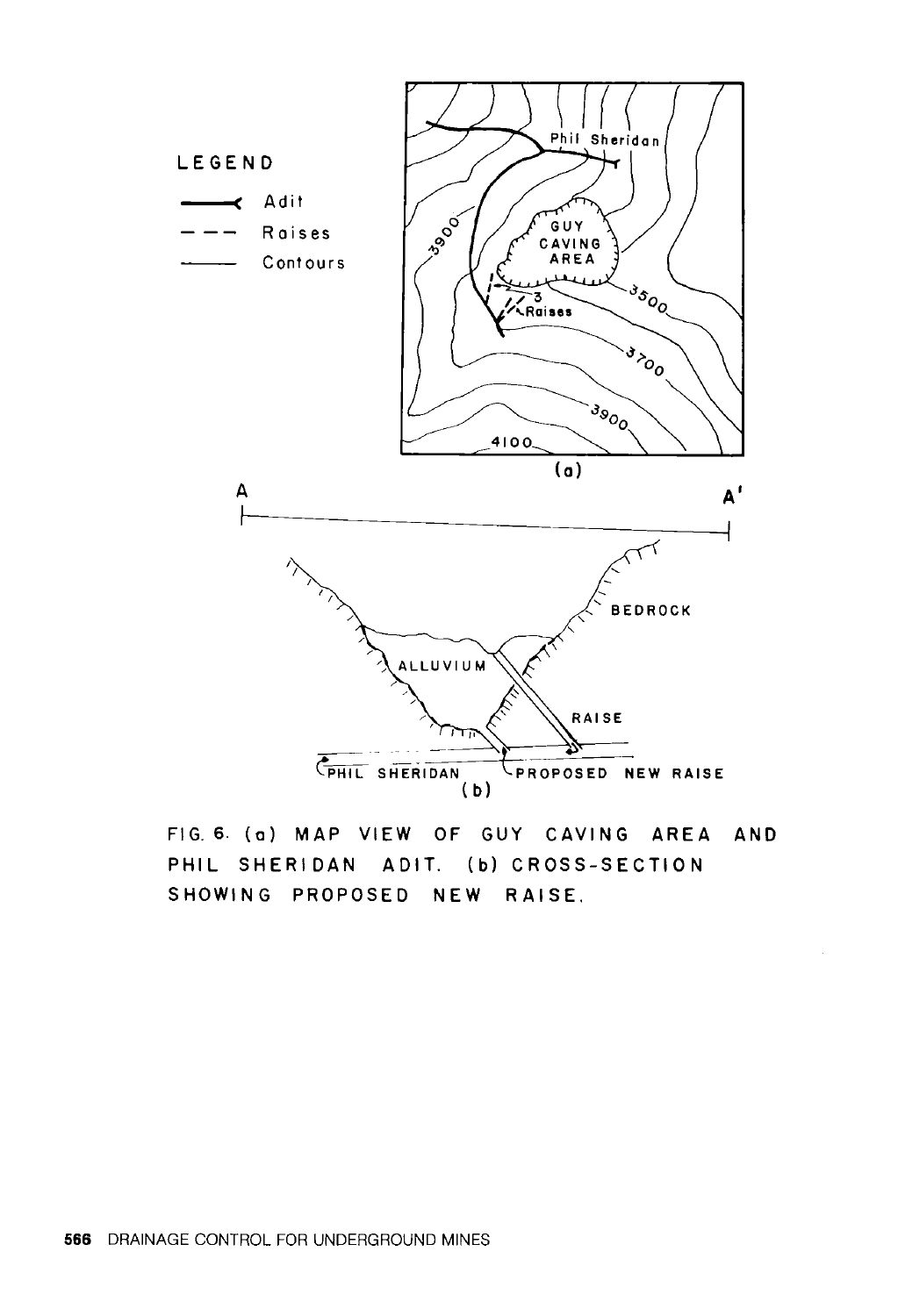One of the raises that connects to the Phil Sheridan adit is located a few hundred feet down drainage from the recharge point. Some of this runoff is collected by the two raises and is diverted through the Phil Sheridan around the caving area (Figure 6). The two raises are located near the two largest drainages and have cobble dikes to divert the water into the raises.

The dikes which were constructed to divert water into the raises are only partially effective. The dikes are high enough (about 4 feet) and the raises large enough (about 5 feet diameter) to capture much of the high flow runoff. These dikes do not capture the ground water flowing in the shallow alluvium. Leakage through the dikes probably occurs because of the cobble material making up the embankments. Water passing the dikes recharges the underground workings through the caving area. Some evapo-transpiration occurs in the area, but the loss is believed to be small. Groundwater outflow from the west drainage to the lower drainage is considered negligible. Much of the area consists of exposed bedrock, and any ground water in fractures would most likely be intercepted by mine workings before it could reach the lower drainage.

An unknown quantity of water seeps from the drifts of the Phil Sheridan adit. The water must pond and fill up the tunnel to a depth of several feet in some areas before it will flow out the adit. This ponding disappears after flow occurs indicating downward seepage. Evaporation from ponds in the drift would probably be small because the air is nearly saturated from the exhaust from the lower sections of the mine.

An attempt was made to determine the effectiveness of the diversion system around the caving area by measuring the discharge from the Phil Seridan adit. A sharp-crested, V-notch weir and a recorder were installed at the portal of the Phil Sheridan to record the amount of runoff diverted by this system. The volume of water discharged through the Phil Sheridan weir during the 1973 flow period totaled 0.13 acrefeet. Some seepage probably occurs out of the drift leading to the raises because of its proximity to the caving area. The recorded discharge is thus only a minimum estimate of the water entering the raises.

The area of surface caving consists of about 1.3 acres. This area receives the runoff that is not intercepted by the diversion raises plus direct precipitation. There is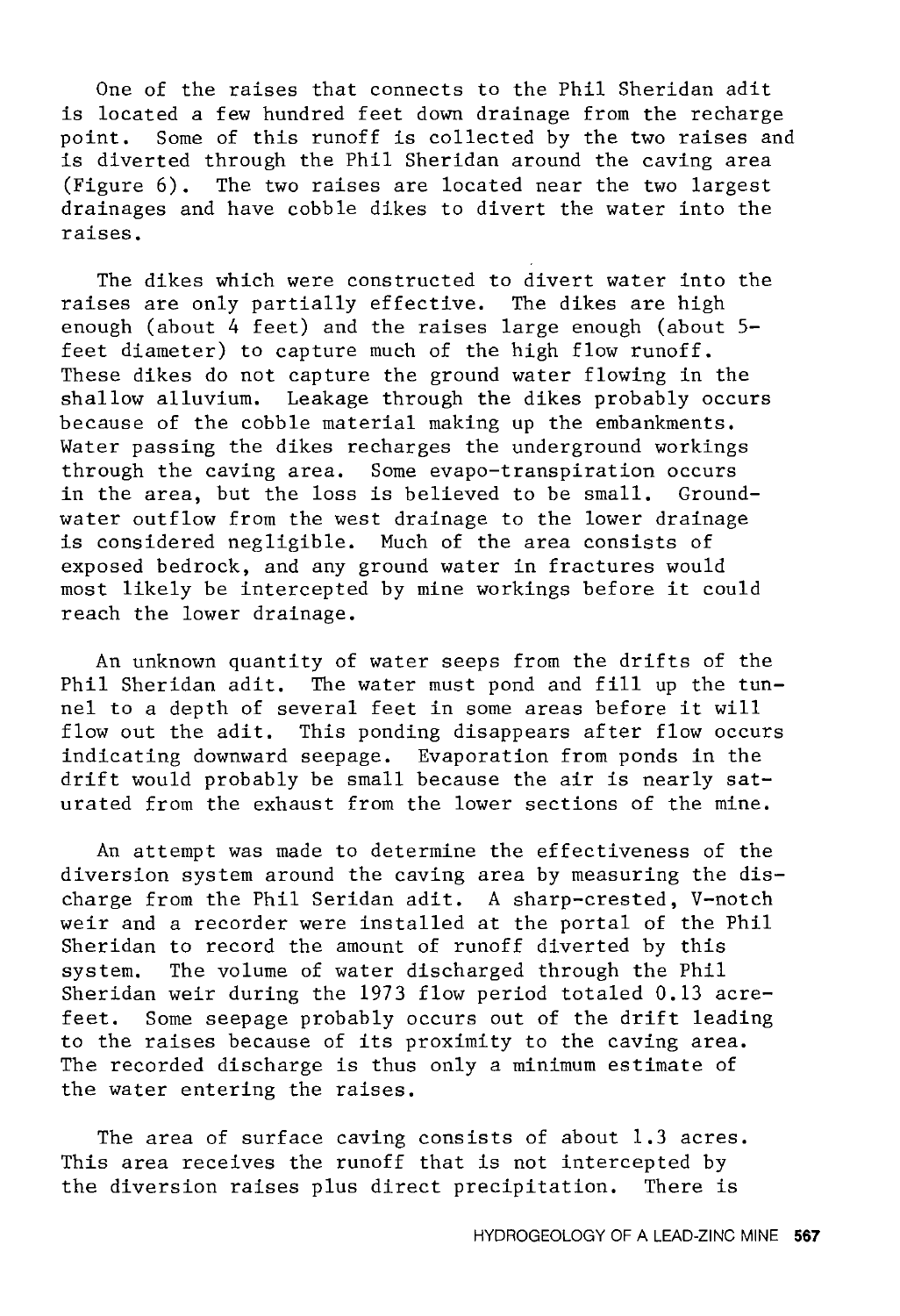no apparent surface water discharge from the caving area. Water entering the depression must either evaporate or move downward into the underground workings. Evaporation is believed to be nil from the caving area. No signs of ponding are evident in the depressions.

A water loss of at least 18.6 acre-feet was noted from a comparison of the hydrographs of the Phil Sheridan and West Milo weirs during the 1973 flow period. Most, if not all, of this water loss is to the mine. This is a minimum estimate of water loss to the mine workings in the caving area because the records from the upper weir include flow from only the upper one-third of the west drainage area. The total runoff cannot be accurately calculated by comparing the drainage areas because the snowfall is greater in the area above the West Milo weir than below. The total runoff above the caving area during this period is estimated to have been about 50 acre-feet.

If the runoff occurs during short periods of high flows when the ground surface is frozen, then the diversion system through the Phil Sheridan adit keeps most of the water out of the mine. However, if runoff occurs at a more moderate rate over a long period of time, the diversion system does not capture much of the water.

Recharge to the mine from the Guy Caving area is important, not only because of the quantity of water but because of the path the water recharge follows in the mined area. The recharge is directed over and through stopes containing pyriterich ore. With the addition of large quantities of water to these stopes, acid solutions are washed downward where they leach out heavy metals. This particular recharge area is a major concern for the production of low pH water.

Deadwood Creek The Deadwood Creek area is the third area of recharge. Recharge occurs where older workings have intersected the creek channel. Precipitation is mainly in the form of snow with an average snow water equivalent of 33.5 inches as measured on April 1. Deadwood Creek during late summer and early fall has no low flow component. The surface area above the potential recharge zone includes 1,005 acres. This gives a potential runoff (using runoff as 50 percent total available water) of 1,400 acre-feet per year.

Dye tracer tests were used to determine the extent of hydrologic interconnection between surface waters and underground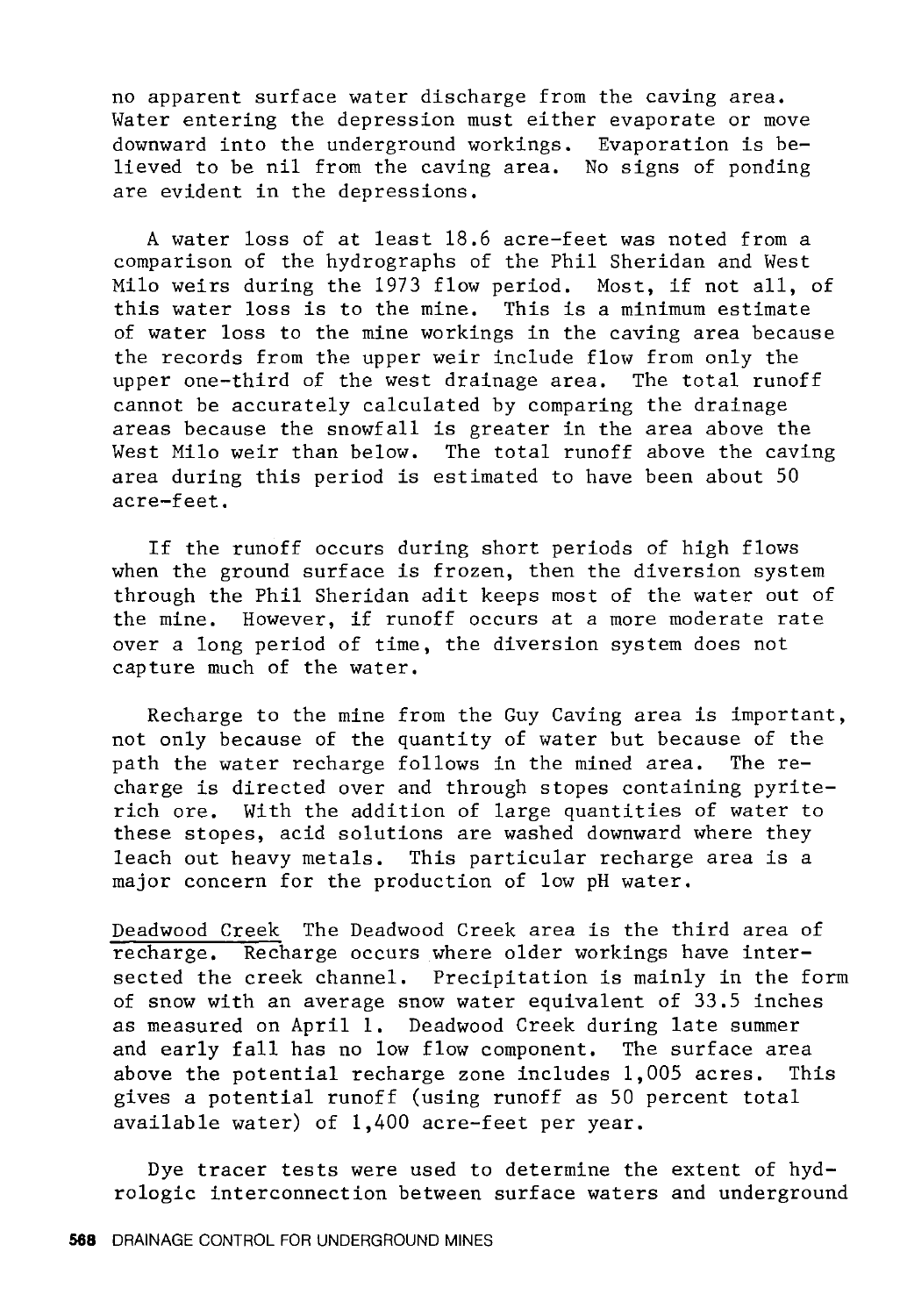workings. Sample points established on the 9 level nearly 2,000 feet horizontally and 1,200 feet vertically from the dye injected area. Samples could not be obtained underground at any point closer to the suspected recharge area because of caving of the old workings. The tracer data show a definite interconnection between Deadwood Creek and water discharged on level 9 (Table IV). The differences in lag times are believed to be due to the variation in streamflow rates. These data show the interconnection of surface to underground through the Arizona-Oakland-Inez workings. These workings are located at the extreme west area of the mine and are approximately at the same position as level 4 and level 5 in the Milo Creek area.

#### TABLE IV

| Run<br>Number | Concentration<br>(ppm) | Peak Appearance<br>time hours) | Visual Estimate<br>of Surface Flow |
|---------------|------------------------|--------------------------------|------------------------------------|
|               | 5,600                  | 20                             | $200$ gpm                          |
| 2             | 54,000                 | 36                             | $120$ gpm                          |
| વ             | 200,000                | 12                             | $200$ gpm                          |

Appearance Time of Injected Dyes on Level 9

#### **CONCLUSIONS**

The Bunker Hill Mine discharges approximately 3,600 acrefeet of water yearly. The sources comprising the flow are: 1) ground-water flow (approximately 690 acre-feet yearly), 2) sand-fill water (approximately 430 acre-feet yearly, and 3) surface water recharged to the mine (approximately 2,500 acre-feet yearly). The surface water recharge to the mine is a major factor in the movement of poor quality water in the mine.

Four areas recharging the mine were identified. The potential recharge from these four areas is 4,800 acre-feet yearly. Reduction or elimination or recharge from the four identified areas should reduce the Kellogg Tunnel discharge by about 30 to 50 percent. Reduction measures include: